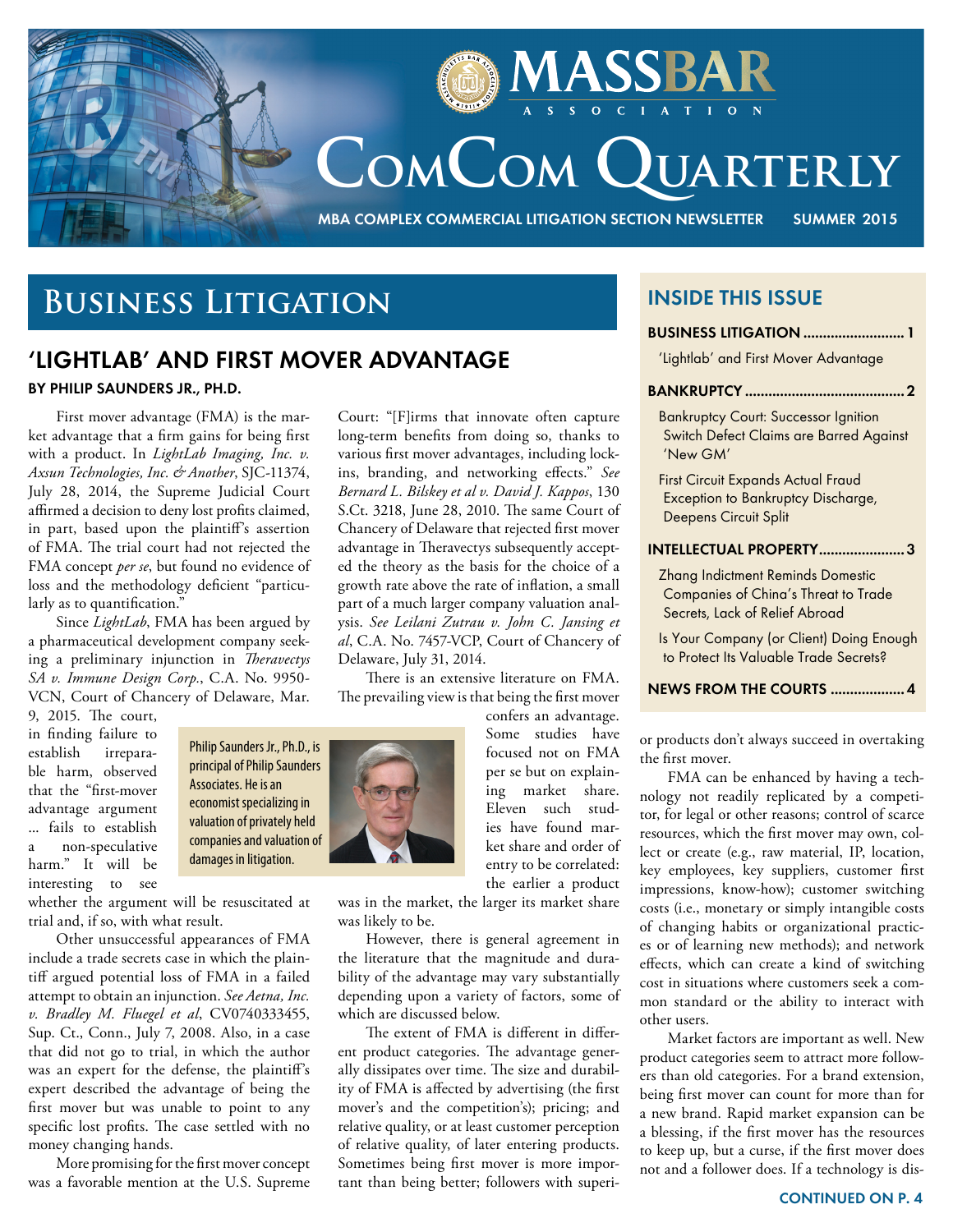## **Bankruptcy**

## **BANKRUPTCY COURT: SUCCESSOR IGNITION SWITCH DEFECT CLAIMS ARE BARRED AGAINST 'NEW GM'**

#### **By Jonathan M. Horne**

At the depths of the 2008 financial crisis, General Motors ("Old GM") filed the fourth largest bankruptcy in United States history, seeking approval to sell substantially all of its assets to a newly formed entity ("New GM") "free and clear" of its legacy liabilities. At the time, Old GM was bleeding cash and surviving only thanks to emergency loans from the federal government, earning it the dubious nickname "Government Motors." That sale — totaling approximately \$82 billion — was approved within 40 days of the bankruptcy filing and allowed New GM to emerge from bankruptcy a more financially stable company.

Fast forward to March 2014, when New GM first announced to the public the presence of defects in ignition switches installed in model years prior to the bankruptcy sale. Dozens of accident deaths have reportedly been linked to the defect, which has resulted in one of the largest automobile recalls in history. Significantly, at the time of the bankruptcy sale, dozens of GM employees, including engineers, senior managers and attorneys, knew enough information about the ignition defect to trigger Old GM's obligations under the National Traffic and Motor Vehicle Safety Act to conduct a recall of the affected vehicles. Upon this revelation, vehicle owners immediately filed complaints against New GM. In response, New GM agreed to compensate victims who suffered physical injury or death as a result of the defect, but otherwise argued that the "free and clear" provision of the Bankruptcy Court's sale order insulated it from successor liability on claims for various forms of economic loss. The U.S. Bankruptcy Court for the Southern District of New York — the same court that approved the bankruptcy sale — recently entered an order enforcing that sale order and concluding that ignition switch defect claims were barred by the bankruptcy sale order.<sup>1</sup>

#### **THE BANKRUPTCY SALE**

The increasingly favored means of accomplishing a bankruptcy "reorganization" is to sell substantially all of the bankruptcy debtor's assets free and clear of all liens, claims and encumbrances under Bankruptcy Code § 363. These so called "363 Sales" amount to an effective short sale of the going concern business, with the Bankruptcy Court sale order insulating the purchaser from claims of pre-bankruptcy creditors. Generally, the purchaser of a debtor's assets is not liable for claims asserted **Jonathan M. Horne** is a senior associate at Jager Smith PC in Boston. He represents debtors, trustees, committees and creditors in connection with all aspects of commercial insolvency and reorganizations, and



parties in various areas of commercial litigation, including construction law disputes and corporate Directors & Officers (D&O) fiduciary claims.

against the debtor unless the purchaser expressly agrees to assume such liabilities. However, in the case of future claims against a purchaser such as where a product sold prior to the bankruptcy sale injures someone after the sale — the issue becomes much thornier when these future claimants lacked sufficient notice and constitutional due process that are bedrock principles on which bankruptcy sales are built.

By any standard, the GM bankruptcy and 363 Sale were remarkable. The company employed over 200,000 people and did business with approximately 11,500 vendors as part of its supply chain that employed approximately 500,000 more people. These factors alone made it a complex deal, made only more complicated by the United States and Canadian governments' involvement, and a 40-day closing deadline. In total, 850 parties in interest objected to the sale in one form or another, although the majority of objections were to specific provisions of the proposed order including the "free and clear" provision — and not to the sale as a whole. Ultimately, the court overruled objections to the free and clear provisions and concluded that New GM should be protected from successor liability claims.

#### **THE IGNITION SWITCH CLAIMANTS**

While the ignition switch defect resulted in many accidents causing injury and death, New GM had agreed to satisfy claims for death, personal injury, and property damage in accidents occurring after the 363 Sale involving vehicles manufactured by New GM and Old GM alike. Furthermore, the Sale Order did not insulate New GM from its obligations to conduct recalls and fix defects in accordance with federal and state law, even for defects in vehicles manufactured by Old GM.

#### **ContinueD on P. 7**

## **FIRST CIRCUIT EXPANDS ACTUAL FRAUD EXCEPTION TO BANKRUPTCY DISCHARGE, DEEPENS CIRCUIT SPLIT**

#### **By Justin Kesselman, Law Clerk, Hon. Robert J. Cordy, Supreme Judicial Court**

Section 523(a)(2)(A) of the Bankruptcy Code excepts from discharge "any debt for money, property, services, or an extension, renewal, or refinancing of credit, to the extent obtained by false pretenses, a false representation, or actual fraud, other than a statement respecting the debtor's or an insider's financial condition." For several years, a line of bankruptcy court decisions in Massachusetts, Rhode Island and other jurisdictions has construed *Field v. Mans*, 516 U.S. 59 (1995) as incorporating the common law elements of fraudulent misrepresentation into the definition of "actual fraud." In *Sauer Southeast v. Lawson (In re Lawson)*, 791 F.3d 214 (1st Cir. 2015), however, the First Circuit disagreed that *Field* limited actual fraud to fraudulent misrepresentation, holding specifically that proof of a misrepresentation is not required where the fraud consists of a debtor's knowing receipt of a fraudulent transfer intended to hinder the transferor's creditors.

The "new standard" articulated in *In re Lawson* arose from a factual paradigm that smacked of bankruptcy abuse. The story begins where it should have ended: a creditor obtaining a state-court judgment for fraud against the debtor's father. Shortly after the entry of judgment, however, the father transferred \$100,150 into a shell corporation formed by his daughter, who transferred \$80,000 from the corporation into her personal accounts. The creditor then pursued a successful fraudulent transfer action against the daughter, who again pivoted by filing a petition under Chapter 13 of the Bankruptcy Code. Undeterred, the creditor filed an adversary complaint against the daughter alleging that the money she received amounted to a nondischargeable debt procured by actual fraud. Relying on *Field* and its progeny, the bankruptcy court dismissed the complaint for failure to allege a misrepresentation.

The First Circuit reversed. The court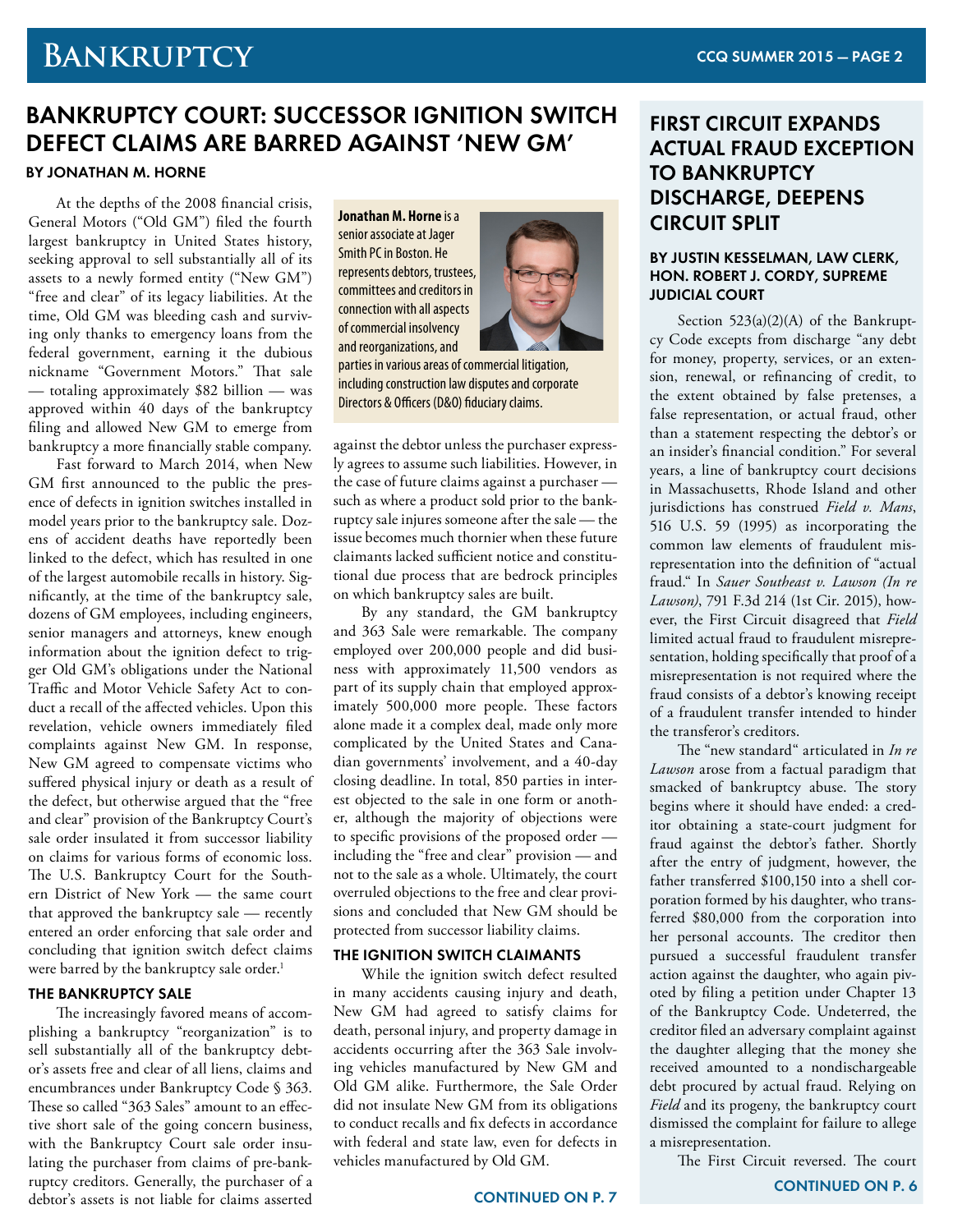# **Intellectual Property**

## **ZHANG INDICTMENT REMINDS DOMESTIC COMPANIES OF CHINA'S THREAT TO TRADE SECRETS, LACK OF RELIEF ABROAD By Hannah T. Joseph**

*Between 2006 and 2009, two Chinese nationals allegedly stole trade secrets from their U.S. employers for the benefit of Tianjin, a Chinese government-controlled university. The U.S. Department of Justice (DOJ) subsequently issued a 32-count indictment against the two men and four other named defendants, alleging violation of the Economic Espionage Act. The indictment, describing the complex scheme by which the defendants allegedly stole technology and sought to misrepresent it as their own through patent applications, reminds the domestic private sector of the real threat that China poses to trade secrets in the United States. According to a 2015 report issued by the U.S. Trade Representative, remedies under Chinese law continue to be "difficult to obtain, given that civil, administrative, and criminal enforcement against misappropriation of trade secrets remains severely constrained." Domestic businesses are thus left to seek relief in U.S. state and federal courts, where effective extraterritorial enforcement remains uncertain.*

#### **THE INDICTMENT OF HAO ZHANG**

On May 16, 2015, Chinese national Hao Zhang was arrested pursuant to a 32-count superseding indictment alleging economic espionage and theft of trade secrets in violation of the Economic Espionage Act (18 U.S.C. §§ 1831-1839). The indictment accuses Zhang, a former employee of Woburn-based Skyworks Solutions, Inc. ("Skyworks"), of colluding with

five other individuals to steal trade secrets for the benefit of entities controlled by the People's Republic of China (PRC).1

As set forth in the indictment, Zhang met co-defendant Wei Pang while studying electrical engineering at the University of Southern California. After obtaining his Ph.D. in 2006, Zhang went to work at Skyworks in Woburn, Massachusetts. Pang, who also obtained his PhD in 2006, accepted employment with Avago Technologies (Avago) in Fort Collins, Colorado. Skyworks and Avago were both in the business of developing film bulk acoustic resonator ("FBAR") technology, which is used to filter incoming and outgoing signals for wireless devices and has substantial use in wireless consumer and military applications.

Starting in 2006, Zhang, Pang and the other named defendants designed an elaborate scheme to effectively "mov[e] Avago to China." The goal was to "lift" Avago's and Skyworks' technologies and establish a competitive FBAR fabrication facility in the PRC. By cutting research and development costs and leveraging the stolen technologies as their own, the individual defendants planned to sell to large cell phone manufacturers such as Nokia, Motorola, Samsung, and LG. According to the DOJ, the individual defendants "stole recipes, source code, specifications, presentations, design layouts and other documents marked as confidential and proprietary from the victim companies

### **IS YOUR COMPANY (OR CLIENT) DOING ENOUGH TO PROTECT ITS VALUABLE TRADE SECRETS?**

#### **By Paul Cronin, Nutter McClennan & Fish LLP and Nehal Khorraminejad, the University of Michigan Law School**

Most businesses possess valuable and confidential information. If you operate or advise such a company, you should be asking this question: Is the business doing enough to protect its most valuable information as a trade secret?

Under Massachusetts law, a trade secret is defined as "any formula, pattern, device or compilation of information which is used in one's business, and which gives him an opportunity to obtain an advantage over competitors who do not know or use it."1 Courts in Massachusetts evaluate the following six factors to determine if information qualifies as a

trade secret:

- (1) The extent to which the information is known outside of the business;
- (2) The extent to which it is known by employees and others involved in the business;
- (3) The extent of measures taken by the employer to guard the secrecy of the information;
- (4) The value of the information to the employer and to his competitors;

**Hannah T. Joseph** is a litigation associate at Beck Reed Riden LLP, where she specializes in business litigation and employment law. Ms. Joseph graduated from Boston College Law School in 2013, and in 2012 was awarded the Asian



American Lawyers Association of Massachusetts (AALAM) Scholarship for Excellence.

. . . ."2 In his own words, "[Pang's] work [was] to make every possible effort to find out about the *process's* every possible detail and *copy* directly to China." (Translated, emphasis in original.)

In 2008, the individual defendants partnered with PRC-controlled Tianjin University (TJU), which agreed to provide them with "funding, equipment, and space" for their work. Then, at TJU's direction, the individuals formed a shell corporation in the Cayman Islands in order to create the appearance that the stolen trade secrets had a valid source. According to the indictment, TJU controlled the laundering arrangement. In further efforts to create the illusion of legitimacy, Zhang and Pang used Avago's and Skyworks' trade secrets to apply for a series of patents in the United States and PRC in 2009. By filing patent applications, the individual defendants aimed to demonstrate to potential investors and suppliers that they owned the stolen intellectual property. The patent applications also bolstered the credentials of Zhang and Pang, who later obtained full professorships at TJU. In their applications, Zhang and Pang falsely listed themselves as sole inventors of the relevant technologies.

Avago first became aware of Pang's misappropriation in 2011, when it recognized its own trade secrets in Zhang's U.S. patent applications. The theft was later confirmed when an Avago employee observed Avago's technology in a lab run by Zhang and Pang in the PRC.

#### **THE STATE OF PLAY IN CHINA**

The indictment and arrest of Hao Zhang serves to remind domestic companies of the very real threat that China poses to trade secrets in the U.S. and abroad. As reported in the United States Trade Representative (USTR) 2015 Special 301 Report<sup>3</sup>: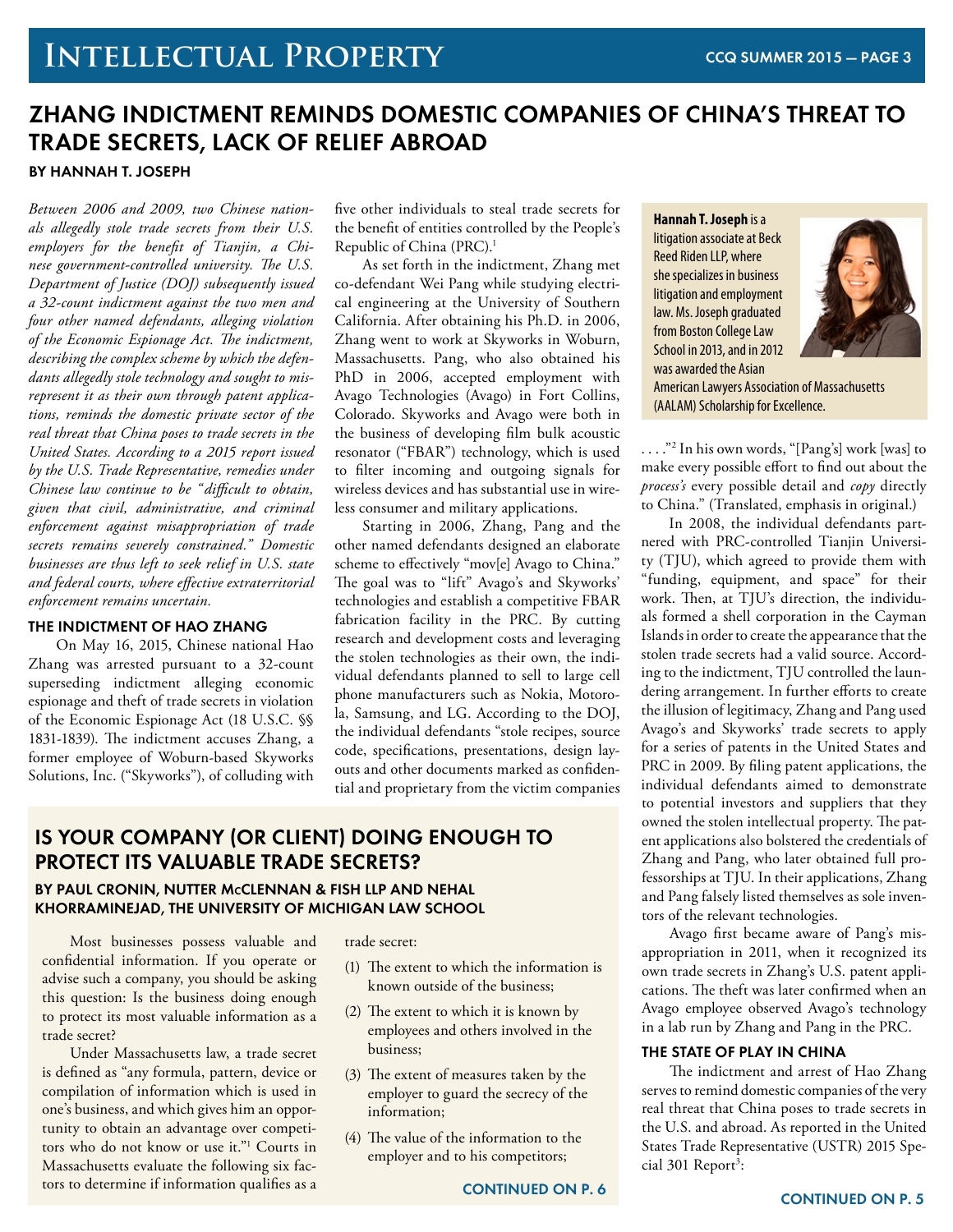# **NEWS FROM THE COURTS** CCQ SUMMER 2015 – PAGE 4

**SUPREME JUDICIAL COURT:** The Supreme Judicial Court recently made available the 2015 edition of the *Massachusetts Guide to Evidence.* The 2015 edition of the guide incorporates additional appellate decisions through January 2015 as well as several new sections. Among the new additions are Section 1113 on Opening Statements and Closing Arguments and Section 1114 on Restitution. The guide may be downloaded for free at http://www. mass.gov/courts/case-legal-res/guidelines/ mass-guide-to-evidence/.

In separate news, the SJC's Standing Advisory Committee on the Rules of Professional Conduct is inviting comments on a proposed amendment to Rule 5.5 of the

#### Rules of Professional Conduct. The proposed amendment would permit lawyers from foreign countries who are in good standing in their home countries to act as in house counsel to an employer in Massachusetts.

**Appeals Court:** On July 22, 2015, Justice Scott L. Kafker was sworn in as the sixth Chief Justice of the Massachusetts Appeals Court. Justice Kafker first joined the Appeals Court as an Associate Justice in 2001. Following law school at the University of Chicago and two judicial clerkships, Justice Kafker worked at Foley, Hoag & Eliot and then as deputy chief legal counsel to Governor Weld and as chief legal counsel for MassPort. In addition to his service on the Appeals Court, Chief Justice Kafker teaches state constitutional law at Boston College Law School.

**SUPERIOR COURT:** The Superior Court list of judges and sessions participating in the *Voir Dire* Pilot Project for the remainder of 2015 is available at http://www.mass.gov/courts/ court-info/trial-court/sc/sc-voir-dire-participating-sessions-gen.html. The list is subject to modification if judicial assignments change.

**U.S. District Court:** For the first time in years, in January 2015 the District of Massachusetts bench reached full strength with the swearing in of Judge Burroughs. With Judge Woodlock taking senior status in June 2015, there is now an opening for the appointment of an additional District Judge.

#### **'Lightlab' ContinueD from p. 1**

ruptive (e.g., the PC), rather than incremental (e.g., new kinds of main frames), it is harder to predict what will become of the FMA.

In short, whether the first mover can establish and maintain market leadership seems to be highly case specific, depending upon a variety of factors which may or may not be relevant to a particular industry, market, or company.

There are definitional issues that would need to be addressed in any successful claim based on FMA.

Is the first mover, the inventor or holder of the patent, the first to develop a prototype, the first to market, or the first to develop a significant market share? Obviously, the further along the plaintiff is the stronger the case.

What is the market? A new pharmaceutical effectively treating a disease, with no previous effective treatment, defines the market and is the first mover. If the pharmaceutical treats a disease that has existing remedies, the new product may be the first mover in only a market segment.

What is the time horizon? Plaintiffs like to assume their products will triumph in perpetuity. However, courts are reluctant to award damages based upon projections into a distant future, particularly, as in *LightLab*, when the projections go beyond some identifiable date certain (e.g., expiration of a lease, contract, or patent). It may be enough to demonstrate that, but for the breach or tort, the plaintiff would likely have enjoyed a few years of profitability.

What is the basis for damages? The common claim, as in *Lightlab*, is for lost profits. However, a common end for successful startups is to be bought out, as happened to Light-Lab, which never made money but sold for \$92.8 million. The grounds for damages may need to be reframed from lost profits to something else, say, loss of capital or destruction of value. Doing so would raise legal and economic issues beyond the scope of this brief paper, but to deny the possibility would be to deny a remedy for loss of potential with real economic value.

Netscape can be an example, with 20-20 hindsight, of how these definitional issues might have been addressed had Netscape been in litigation. Netscape did not develop and was not the first to market a browser, but it was arguably the first to develop and dominate a significant browser market (first mover definition). The market was fairly clearly defined: a means of finding stuff on the internet (market definition). The company existed independently for only five years (time horizon). Cumulatively, profits were negative, but AOL purchased Netscape in a deal valued at the time at about \$4.2 billion (basis for damages).

The brief history of the FMA concept in litigation makes it clear that merely asserting FMA as the basis for a lost profits claim accomplishes little. However, the extensive work that has been done on FMA outside the courts makes it clear that the advantage is real. FMA may best be thought of not as a sole basis for a damage claim but as a useful framework within which to perform a traditional lost profits analysis. FMA could be a lens through which to examine the facts of a case to assess the magnitude of a FMA and help quantify the damages. With a proper analysis of the relevant factors, FMA may yet play a meaningful role in the courtroom.

## **How to Submit Articles**

To inquire about submitting an article to the ComCom Quarterly, please contact Jim Harrington (jharrington@robinskaplan.com) or Derek Domian (ddomian@goulstonstorrs.com).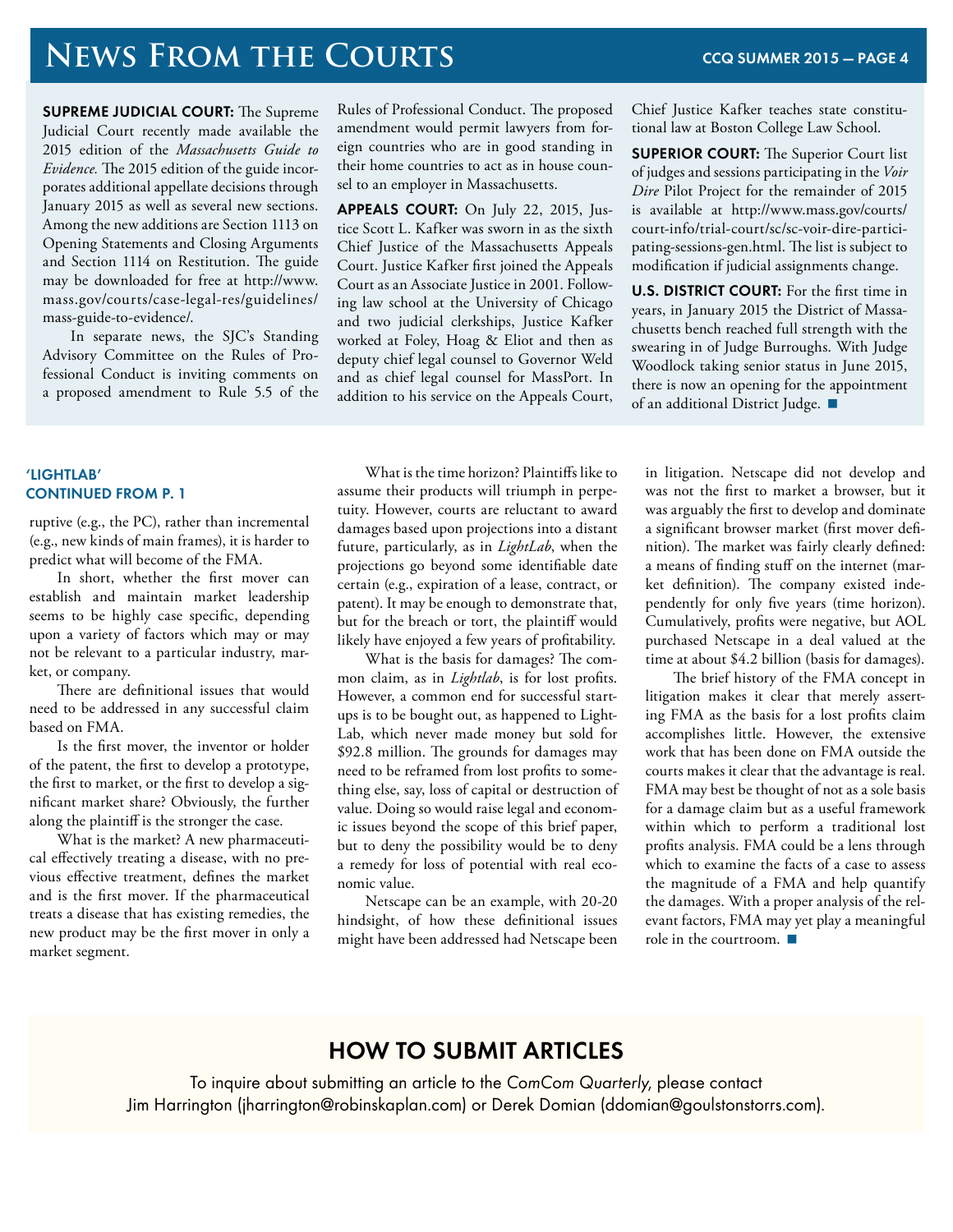#### **zhang indictment ContinueD from p. 2**

*The theft of trade secrets [in China] remains a particular concern. Such theft occurs inside and outside of China for the competitive advantage of Chinese state-owned and private companies. Conditions are unlikely to improve as long as those committing such theft, and those benefitting, continue to operate with relative impunity, often taking advantage of the theft in order to compete unfairly or to enter into business relationships that disadvantage their victims.*

Furthermore, although China has implemented several progressive legislative and judicial initiatives since 2013, U.S. rights owners are unlikely to obtain relief in China:

*Under Chinese law . . . available remedies are difficult to obtain, given that civil, administrative, and criminal enforcement against misappropriation of trade secrets remains severely constrained. Enforcement obstacles include deficiencies in China's [Anti-Unfair Competition Law], constraints on gathering evidence for use in litigation, difficulties in meeting the criteria for establishing that information constitutes a trade secret, and criminal penalties that are not clearly deterrent.*

While China has committed to taking "concrete actions to address enforcement, enhance public awareness, and require strict legal compliance with respect to trade secrets," U.S. businesses may be (as a practical matter) confined to pursuing justice in the U.S. until the foreign legal landscape improves.

#### **ENFORCEMENT IN THE U.S. AND CHOICE-OF-LAW ISSUES**

Even where a plaintiff opts to bring a civil suit in the U.S., it may still need to grapple with Chinese law. This was the case in *Enargy Power Co. v. Xiaolong Wang*, 2013 WL 6234625 (D. Mass. Dec. 3, 2013), in which plaintiffs failed to establish a likelihood of success on their claim for trade secret misappropriation in part because they neglected to apply Chinese law.

*Enargy* involved alleged acts perpetrated against a Chinese company ("Enargy") by its former employee ("Wang"), who resided in Massachusetts. During the employment relationship, which lasted from 2008 to 2011, the parties jointly developed several trade secrets to be used in specialized aircraft power converters. At some point, the relationship began to deteriorate and, in 2011, Wang left the company. Before his departure, Wang allegedly contacted his assistant at Enargy in China, and instructed the assistant to password protect files containing the trade secrets, transmit the files to him and destroy the original files from Enargy's server. Based on this conduct, Enargy and others sued Wang for trade secret misappropriation and violation of the Computer Fraud and Abuse Act (CFAA).

The U.S. District Court for the District of Massachusetts granted plaintiffs preliminary injunctive relief based on their CFAA claim, holding that Wang had exceeded his authorized access to Enargy's computer systems. In so doing, the court noted that the CFAA could apply to computers located outside of the United States and conduct occurring outside of the United States.

With regard to the misappropriation claim however, the court engaged in a choice-of-law analysis and found that Chinese law applied because China had the most significant relationship to the parties. The court held that the plaintiffs had not demonstrated a likelihood of success on their claim under Chinese law.4

#### **THE UPSHOT**

The indictment of Hao Zhang demonstrates, and the USTR 2015 Special 301 Report confirms, that China continues to pose a very real threat to trade secrets in the U.S. and abroad. Considering that China has frequented the USTR's "Priority Watch List" since at least 1989, this is not necessarily news. Given China's recent efforts to address trade secret misappropriation, however, it will be worthwhile to follow its movement in this area. For now, it appears that enforcement is best pursued in the United States.

When bringing a civil suit in the United States that involves foreign entities, practitioners should be vigilant in applying the appropriate substantive and procedural laws. *See Enargy Power Co.*, 2013 WL 6234625; *see also Hadley Pollett, LLC v. Yun Zhu*, 2009 WL 5909268 (Mass. Super. Dec. 10, 2009) (direct service on a Chinese corporation at its Chinese address was contrary to the Convention on Service Abroad of Judicial and Extrajudicial Documents in Civil and Commercial Matters). Legislative developments in the United States may help with the bigger problem; there have been increasing Congressional efforts to strengthen and to create a private right of action under the Economic Espionage Act. This would create a federal civil remedy for trade secret misappropriation and confer extraterritorial jurisdiction. Stay tuned. ■

1. The indictment, now unsealed, is available at http://www.justice.gov/file/439936/download.

3. The USTR 2015 Special 301 Report is available at https://ustr.gov/sites/default/files/2015-Special-301-Report-FINAL.pdf.

4. The court also found that the plaintiffs had failed to meet their burden under Massachusetts law.

#### **2015–16 Complex Commercial Litigation Section Council**

 $\overline{a}$ 

**Paul E. White, chair** Sugarman Rogers Barshak & Cohen PC

> **Lindsay Manning Burke** Southborough Executive Park

**Paul John Cronin** Nutter McClennen & Fish LLP

**Euripides D. Dalmanieras** Foley Hoag LLP

**Derek Brandon Domian** Goulston & Storrs

> **Michael J. Fencer** Jager Smith PC

**Matthew J. Ginsburg** Gilbert & Renton LLC

**Julie Elisabeth Green** Todd & Weld LLP

**James S. Harrington** Robins Kaplan LLP

**Laurence A. Schoen, vice chair** Mintz, Levin, Cohn, Ferris, Glovsky and Popeo PC

> **Robert L. Holloway Jr.** MacLean Holloway Doherty PC

**Damian R. LaPlaca** Nelson Kinder & Mosseau PC

**John O. Mirick** Mirick, O'Connell, DeMallie and Lougee LLP

**Francis C. Morrissey** Morrissey, Wilson & Zafiropoulos LLP

**James E. O'Connell Jr.** Posternak, Blankstein & Lund LLP

**Hon. Christine M. Roach** Suffolk Superior Court

**Courtney C. Shea** Peabody & Arnold LLP

<sup>2.</sup> A press release by the DOJ is available at http:// www.justice.gov/opa/pr/chinese-professors-among-sixdefendants-charged-economic-espionage-and-thefttrade-secrets.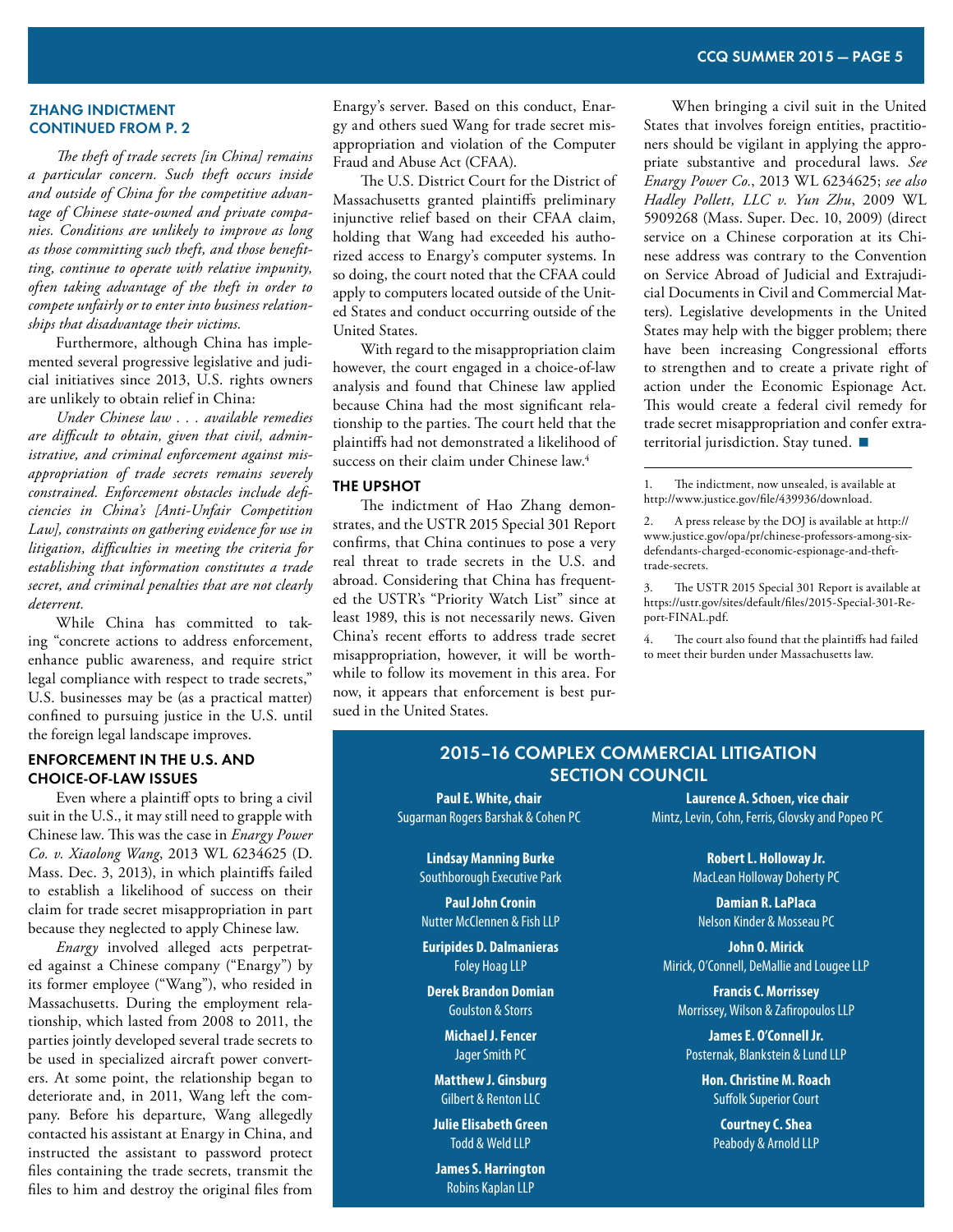#### **trade secrets ContinueD from p. 3**

- (5) The amount of effort or money expended by the employer in developing the information; and
- (6) The ease or difficulty with which the information could be properly acquired or duplicated by others.<sup>2</sup>

This article focuses on factor (3), the measures businesses take to protect the secrecy of their valuable information, and to what extent those measures are sufficient to maintain trade secret status.

There are no statutes or regulations in Massachusetts that specify steps necessary to protect information that is allegedly a trade secret. Instead, the evaluation is based entirely on common law.

The effective implementation of confidentiality agreements with employees and third parties is important evidence that the company has taken reasonable steps in protecting its trade secrets. In her 2014 decision in *Boston Scientific Corp. v. Lee,* U.S. District Judge Denise Casper acknowledged that a plaintiff asserting trade secret protections must show that it took reasonable security precautions, and observed that "[o]rdinarily . . . confidentiality agreements suffice to constitute reasonable protective measures."3

But confidentiality agreements alone do not automatically satisfy the requirements of secrecy; instead the agreements are merely evidence along with evidence of other protective measures tending to prove a company's diligence in protecting its trade secrets. Adoption of an appropriate trade secret policy is further evidence of a company's diligence in maintaining the secrecy of its information.

As recognized in Massachusetts state and federal case law, successful trade secret policies include:

- Taking measures to contain the trade secret within the company and to limit external exposure.
- Restricting employee access, only exposing the trade secret on a need-to-know basis within the company.
- Limiting public access to company information through steps such as password protection on computers, prohibiting unescorted visits to the office, and hiring security guards.
- Labeling the information as confidential in order to put anyone with exposure on notice.
- Requiring employees and customers to sign an agreement preventing them from exposing trade secrets to third parties.

It is imperative that a business seeking to protect its secrets take affirmative and wellplanned steps to both establish an effective trade secret policy and maintain the confidentiality strictures that support trade secret status. Trade secret status is imperiled when a business:

- Fails to expressly inform employees about the confidentiality of trade secrets and their confidentiality obligations.
- Informally instructs employees to limit outside exposure, with no set policy or system in place.
- • Openly shares the information among employees.
- • Acquiesces in employee violations of trade secret policies including the use of unsecure email and storage of trade secrets on unsecure devices.

Businesses should be proactive in their approach to trade secrets. Secrecy, and the appropriate measures to maintain secrecy, should never be an afterthought. For an individual business client, success requires vigilance in establishing and following strict trade secret policies, and diligence in implementing and enforcing the appropriate confidentiality measures necessary to maintain the secrecy of the company's valuable information.

 $\overline{a}$ 

*2. Jet Spray Cooler, Inc. v. Crampton,* 282 N.E. 2d 921, 925 (Mass. 1972).

3. Civil Action No. 13-13156-DJC, 2014 WL 1946687, at \*7 (D. Mass. May 14, 2014).

#### **fraud exception ContinueD from p. 2**

acknowledged that *Field* defined actual fraud in reference to the elements of fraudulent misrepresentation set forth in the Restatement (Second) of Torts § 537. Yet, the court reasoned that this merely reflected the fact that Field was a misrepresentation case; the substance of the Supreme Court's holding, rather, was that actual fraud must be construed in harmony with the concept of fraud distilled by the Restatement. The Restatement recognizes several species of fraud, including "fraudulent interference with [property rights]," which does not require proof of a misrepresentation. *See* Restatement (Second) of Torts, § 871 ("One who intentionally deprives another of his legally protected property interest or causes injury to the interest is subject to liability to the other if his conduct is generally culpable and not justifiable under the circumstances."). The First Circuit concluded that this concept embraced the knowing receipt of a fraudulent transfer intended to deprive a creditor of its interest in the transferred property. A contrary reading, the court opined, would sanction the "two-step routine" of a fraudulent transfer followed by the filing of a bankruptcy petition, converting the Bankruptcy Code into an "engine for fraud" and subverting the Bankruptcy Code's purpose of providing a fresh start to only the "honest but unfortunate debtor."

The First Circuit's holding is significant on several fronts. First, it bolsters the creditor's arsenal by providing at least one new tool for preserving and recovering debts previously deemed dischargeable under bankruptcy

court decisions. Second, it opens the door to argument on additional forms of actual fraud. Although the court did not elaborate on which other forms of "deceit, artifice, trick, or design . . . used to circumvent and cheat another" might come within the ambit of actual fraud, it provided a strong clue by directing the reader to the word "Fraud" in the index to the Restatement. Third, the decision deepens the Circuit split on this issue, joining the position long held by the Seventh Circuit and rejecting the position taken recently by the Fifth Circuit. Compare *McClellan v. Cantrell,* 217 F.3d 890 (7th Cir. 2000), with *Husky Electronics, Inc. v. Ritz (In re Ritz)*, 787 F.3d 312 (5th Cir. 2015). Given that the Supreme Court's *Field* decision is largely responsible for creating this fault line, the Supreme Court's intervention to close it seems likely.

<sup>1.</sup> *J.T. Healy & Son, Inc. v. James A. Murphy & Son, Inc.*, 260 N.E. 2d 723, 729 (Mass. 1970).